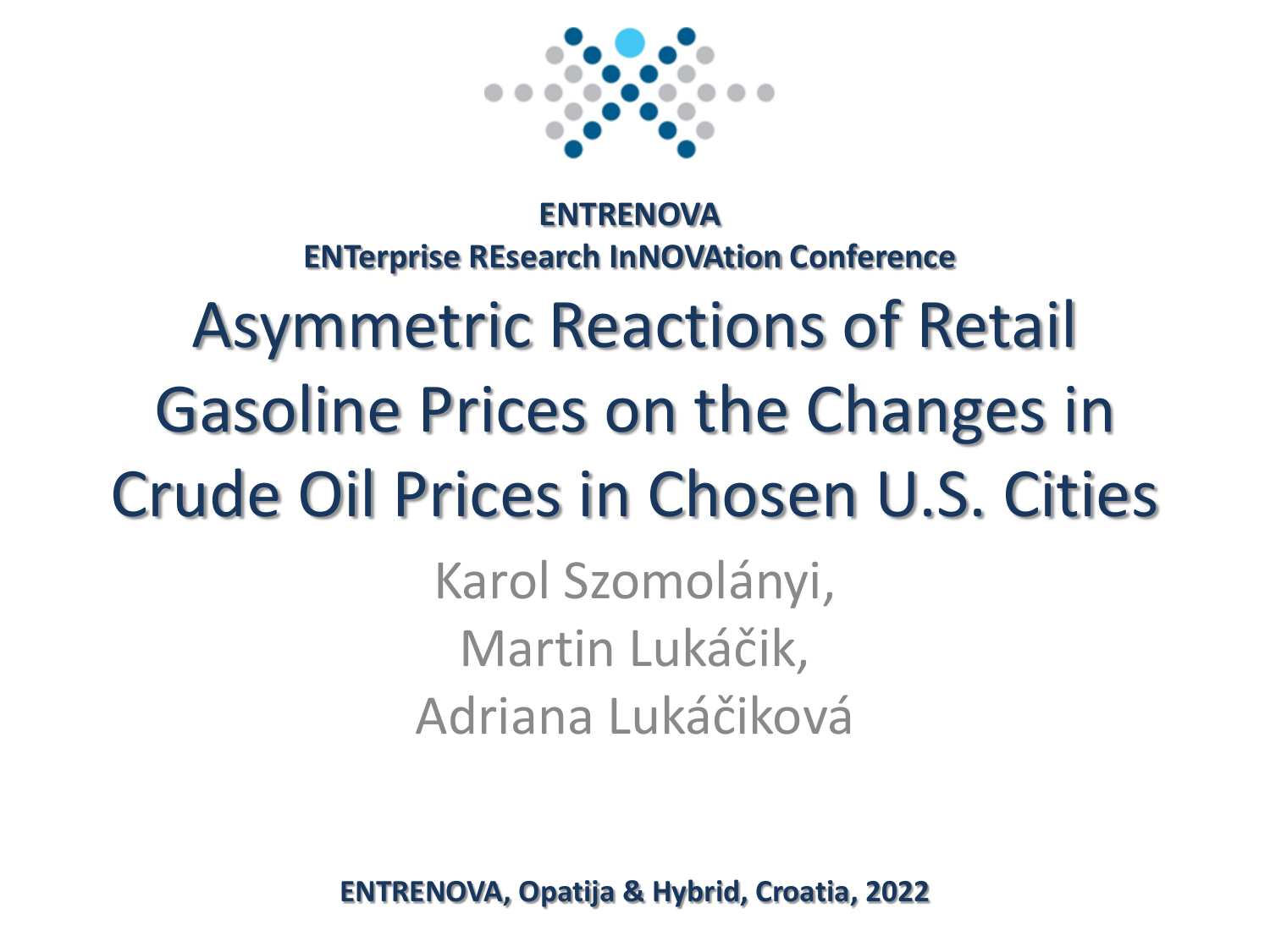### **Motivation**

- Several studies dealing with the transmission of crude oil prices to retail gasoline prices indicate that retail gasoline prices respond more quickly when crude oil price rises rather than when it decreases; e.g. Radchenko (2005), Liu et al. (2010), Bacon (1991) called this adjustment as "rockets and feathers" effect, Borenstein et al. (1997).
- Although U.S. Energy Information Administration website provide data retail gasoline prices on the aggregate U.S. level as well as on the lower levels, according to our best knowledge, the asymmetric reactions of retail prices on lower geographical levels has been not studied yet.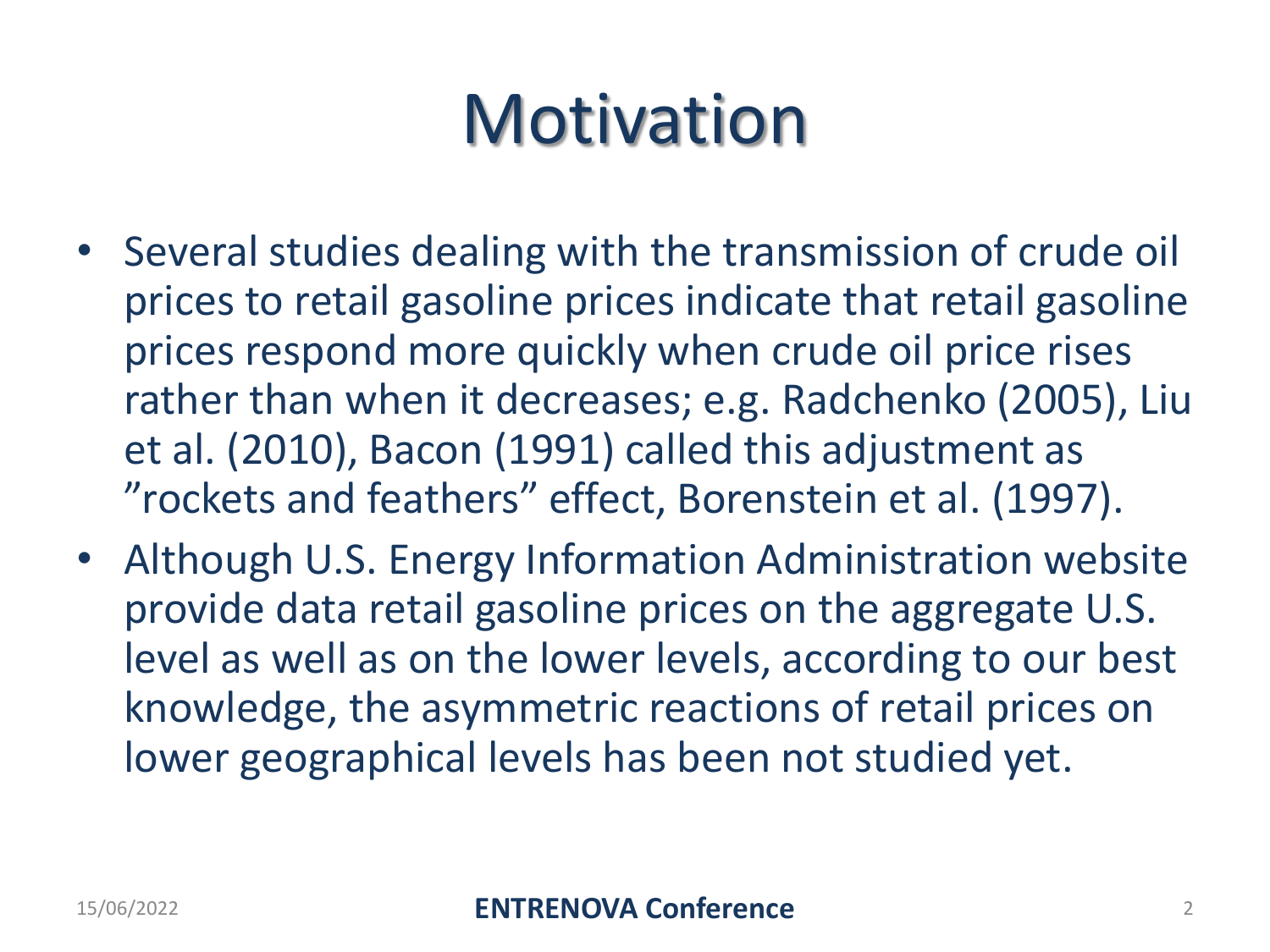# Focus and objective

- Focus
	- The commonly used methods in given empirical studies are error correction models (ECM) and vector autoregressive models (VAR); e.g. Radchenko (2005), Honarvar (2009), Liu et al. (2010) and Szomolányi et al. (2020a).
	- We provide an alternative empirical approach based on the adjustment cost function in linear-exponential (linex) form (Szomolányi et al., 2020b).
- Objective; we verify the asymmetric reactions of retail gasoline prices on the changes in crude oil prices in chosen U.S. cities using the linex approach.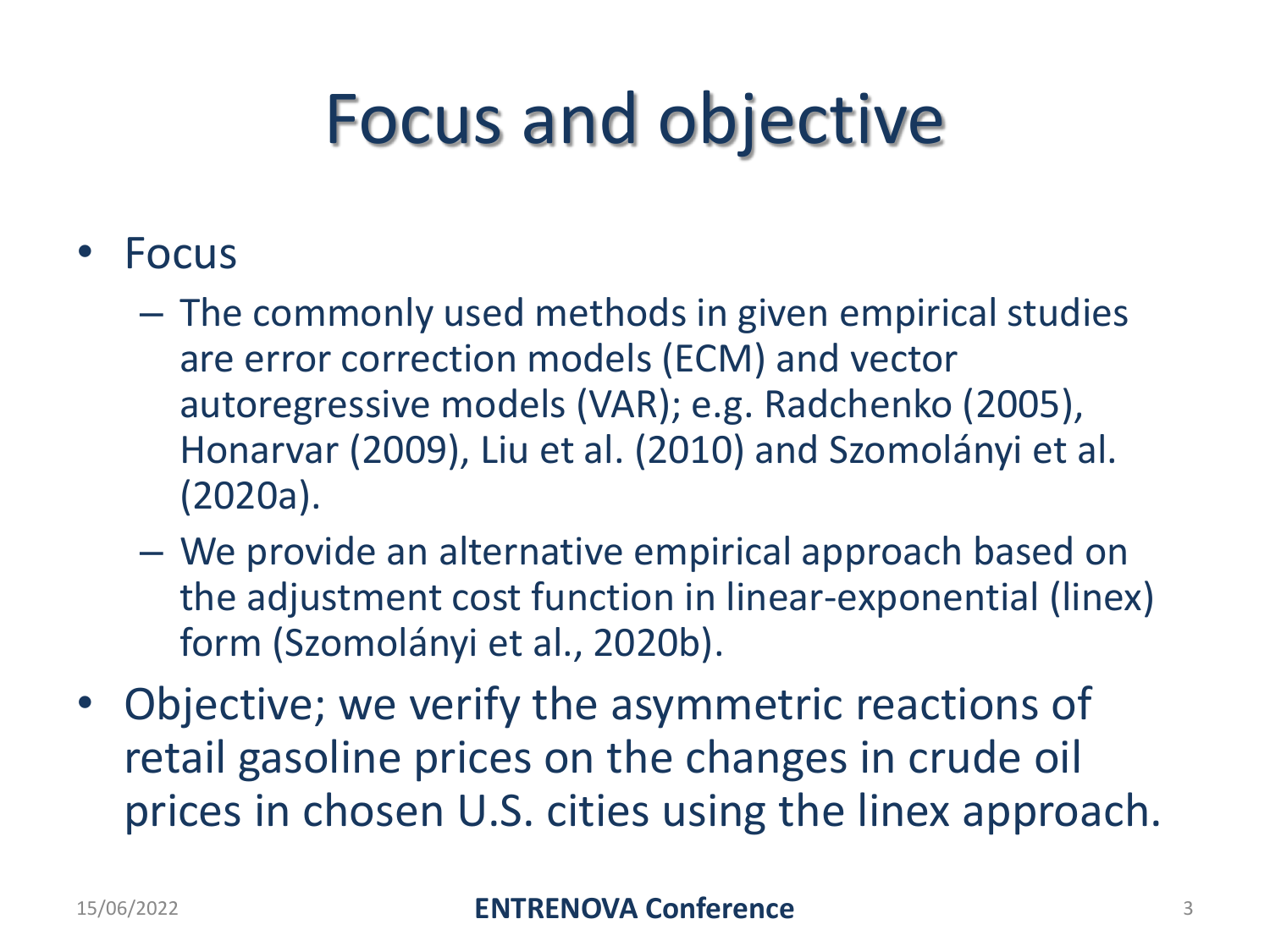# **Methods**

• The LINEX adjustment costs form:

X adjustment costs form:  
\n
$$
F[p_t, E_{t-1}(c_t)] = \frac{-\gamma [p_t - kE_{t-1}(c_t)] + e^{\gamma [p_t - kE_{t-1}(c_t)]} - 1}{\gamma^2}
$$

- The input and output prices are denoted as *c* and *p*; technological coefficient is *k*; asymmetry coefficient is *γ*; the rockets and feathers hypothesis assumes a negative value of *γ*.
- The firm choses *c* to minimize the adjustment cost function. Using the rational expectation hypotheses, the result of the problem describes the reaction function in the form:

$$
\Delta p_t = k \Delta c_t - \frac{1}{2} \gamma \Delta \left[ \left( p_t - k c_t \right)^2 \right] + u_t
$$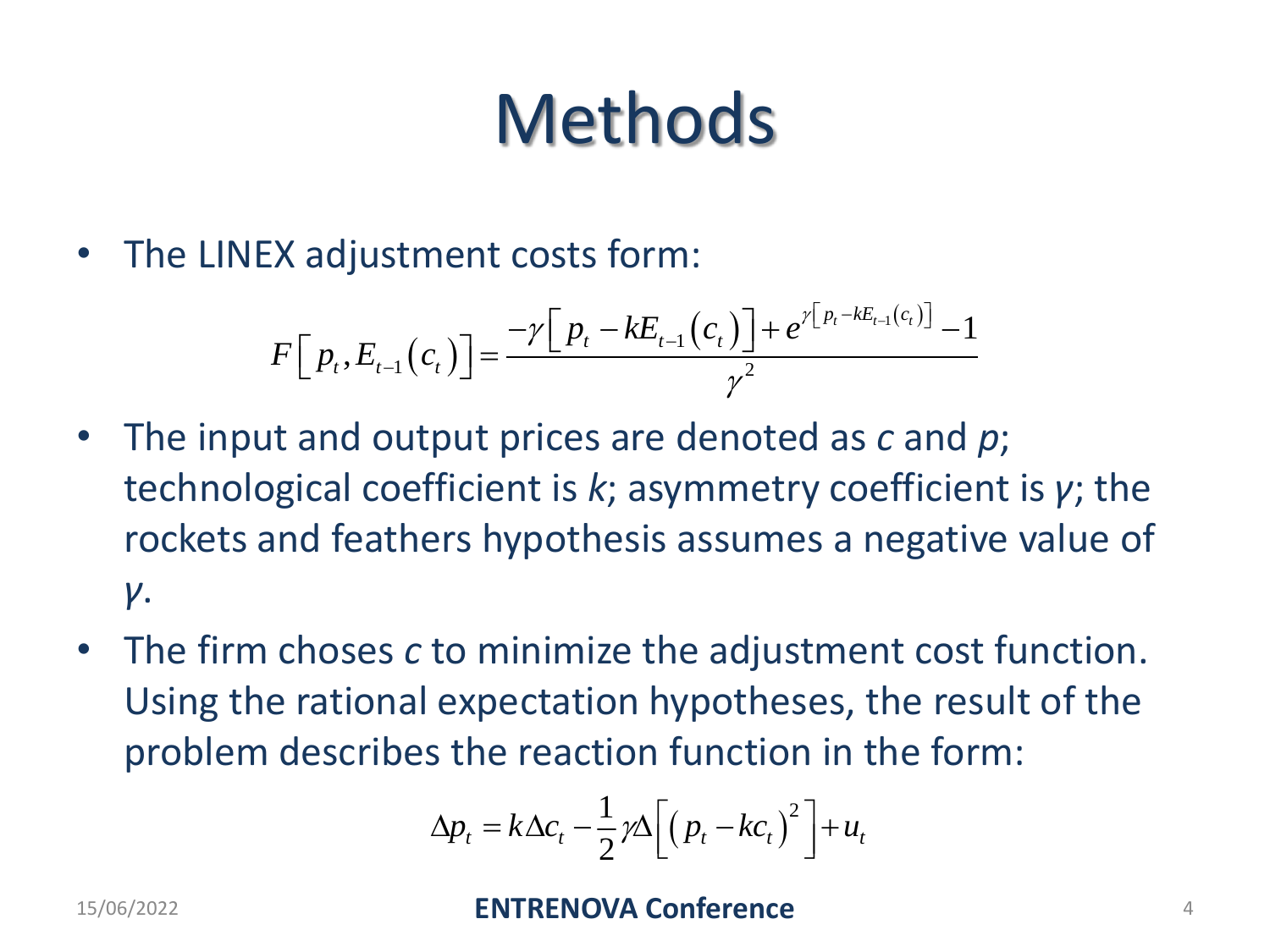## **Methods**

- The orthogonality condition implied by the rational expectation hypothesis makes the general method of moments (GMM) a natural candidate to estimate equation. A Newey and West (1987) estimator is used to provide the estimates of standard errors.
- Assuming that oil shocks  $\Delta c_t$  is a normally distributed process with zero mean and variance  $\sigma^2$ , taking the first differences, expected values and logarithms of the first-order condition, we gain the price bias in the form:

$$
E(\Delta p_t) = -\frac{k^2 \gamma}{2} \sigma^2
$$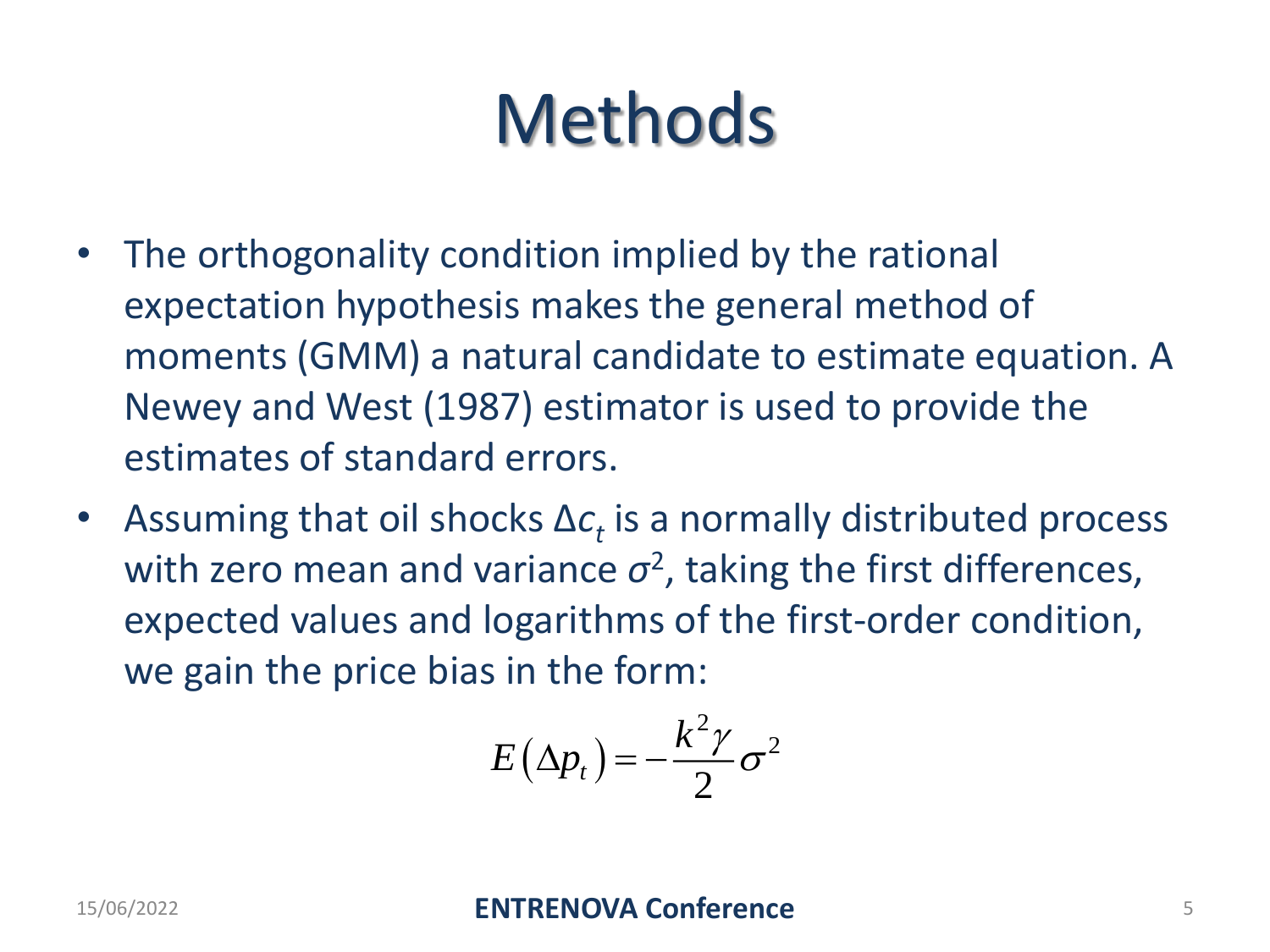#### Data

- Data are obtained from U.S. Energy Information Administration website:
- daily, Cushing, OK WTI Spot Price FOB in dollars per barrel (84522 observations).
- Weekly, MA Regular All Formulations Retail Gasoline Prices in dollars per gallon) in U.S. cities: Boston, Chicago, Cleveland, Denver, Houston, Los Angeles, Miami, New York, San Francisco, and Seattle (842—998 observations).
- According to the U.S. Energy Information Administration website, the retail fuel prices are collected every Monday, therefore the daily spot prices are aggregated to weekly to match their Monday spot values.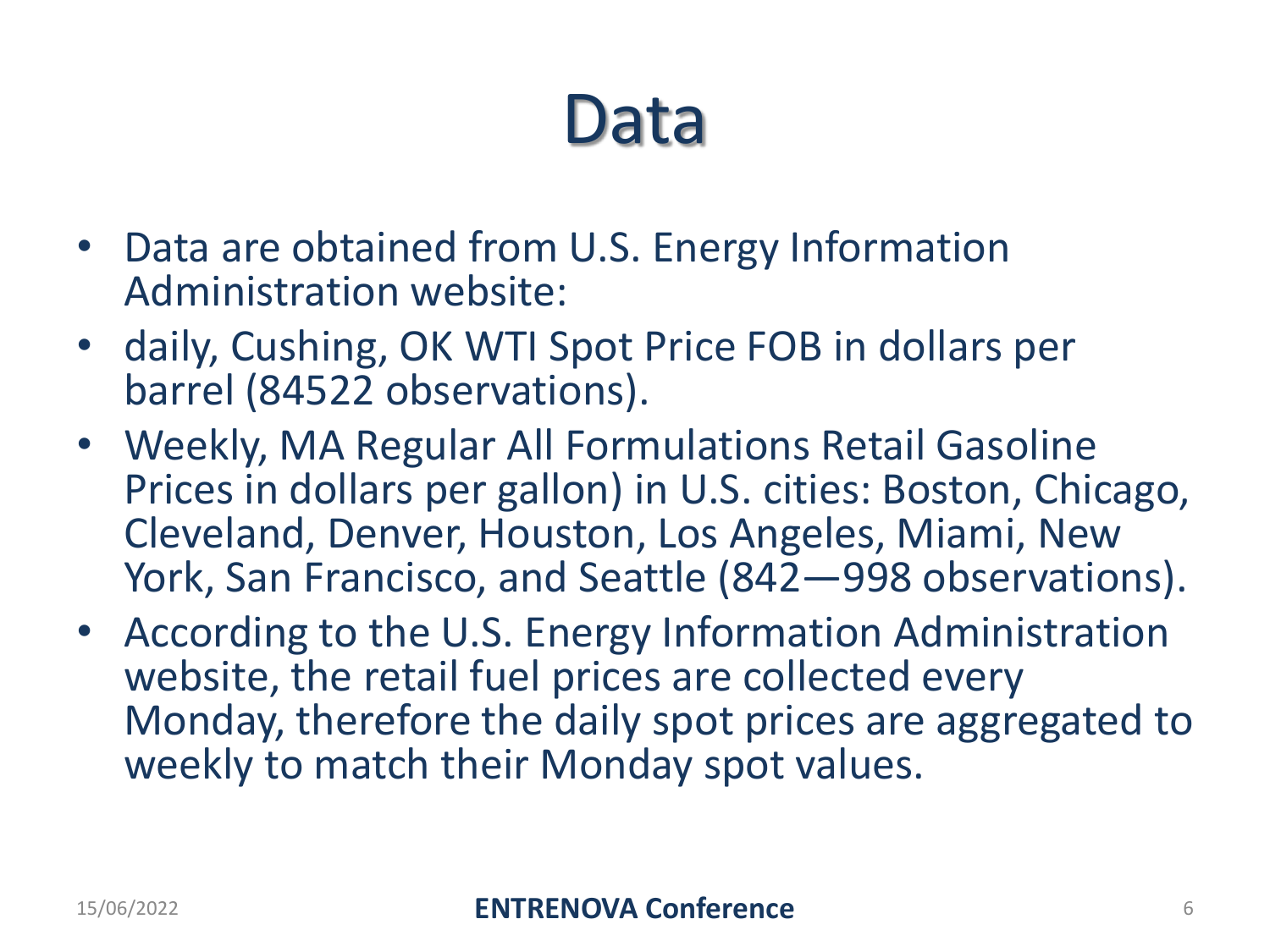## Results

- The value of Breusch-Pagan LM test statistics with 45 degrees of freedom is 11651.61. This is the reason why all equations are estimated with the system GMM method.
- We can confirm asymmetric reactions of retail gasoline prices on the changes in crude oil prices in each given city.
- The average weekly one-gallon gasoline price biases from the rockets and feathers effect differ from city to city; their values are between 0.02 cents in Los Angeles and 0.44 cents in Cleveland.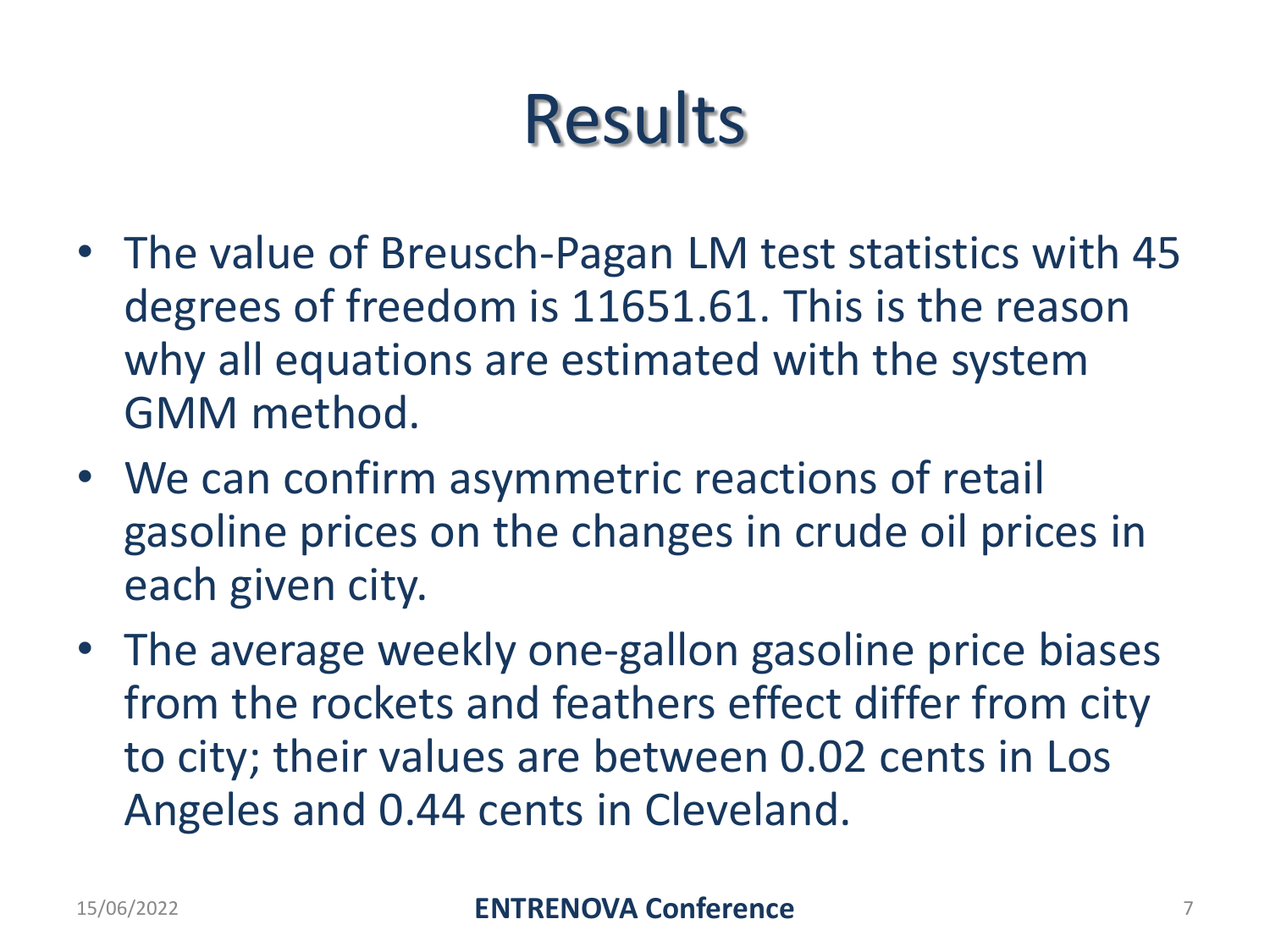| <b>City</b>          | k             | gamma          | <b>Bias</b> |
|----------------------|---------------|----------------|-------------|
| <b>Boston</b>        | 0.018039 ***  | $-0.685504***$ | 0.078918    |
| (stat.               | (0.003822)    | (0.130043)     |             |
| <b>Chicago</b>       | 0.026207***   | $-0.947743***$ | 0.230284    |
| (stat.               | (0.005145)    | (0.320860)     |             |
| <b>Cleveland</b>     | 0.028726 ***  | $-1.496240***$ | 0.436779    |
| (stat.               | (0.002919)    | (0.516326)     |             |
| <b>Denver</b>        | 0.019953 ***  | $-0.815281**$  | 0.114831    |
| (stat.               | (0.007524)    | (0.333588)     |             |
| <b>Houston</b>       | 0.023043***   | $-1.062391***$ | 0.199566    |
| (stat.               | (0.004432)    | (0.342203)     |             |
| <b>Los Angeles</b>   | 0.010804**    | $-0.423459***$ | 0.017485    |
| (stat.               | (0.005313)    | (0.067794)     |             |
| <b>Miami</b>         | $0.023451***$ | $-0.822312***$ | 0.159988    |
| (stat.               | (0.002830)    | (0.137389)     |             |
| <b>New York City</b> | 0.019534 ***  | $-0.654715***$ | 0.088383    |
| (stat.               | (0.003227)    | (0.097481)     |             |
| <b>San Francisco</b> | $0.014321***$ | $-0.509070***$ | 0.036937    |
| (stat.               | (0.004256)    | (0.080092)     |             |
| <b>Seattle</b>       | $0.015732***$ | $-0.494553***$ | 0.043300    |
| (std.err.)           | (0.003573)    | (0.064116)     |             |

#### 15/06/2022 **ENTRENOVA Conference** <sup>8</sup>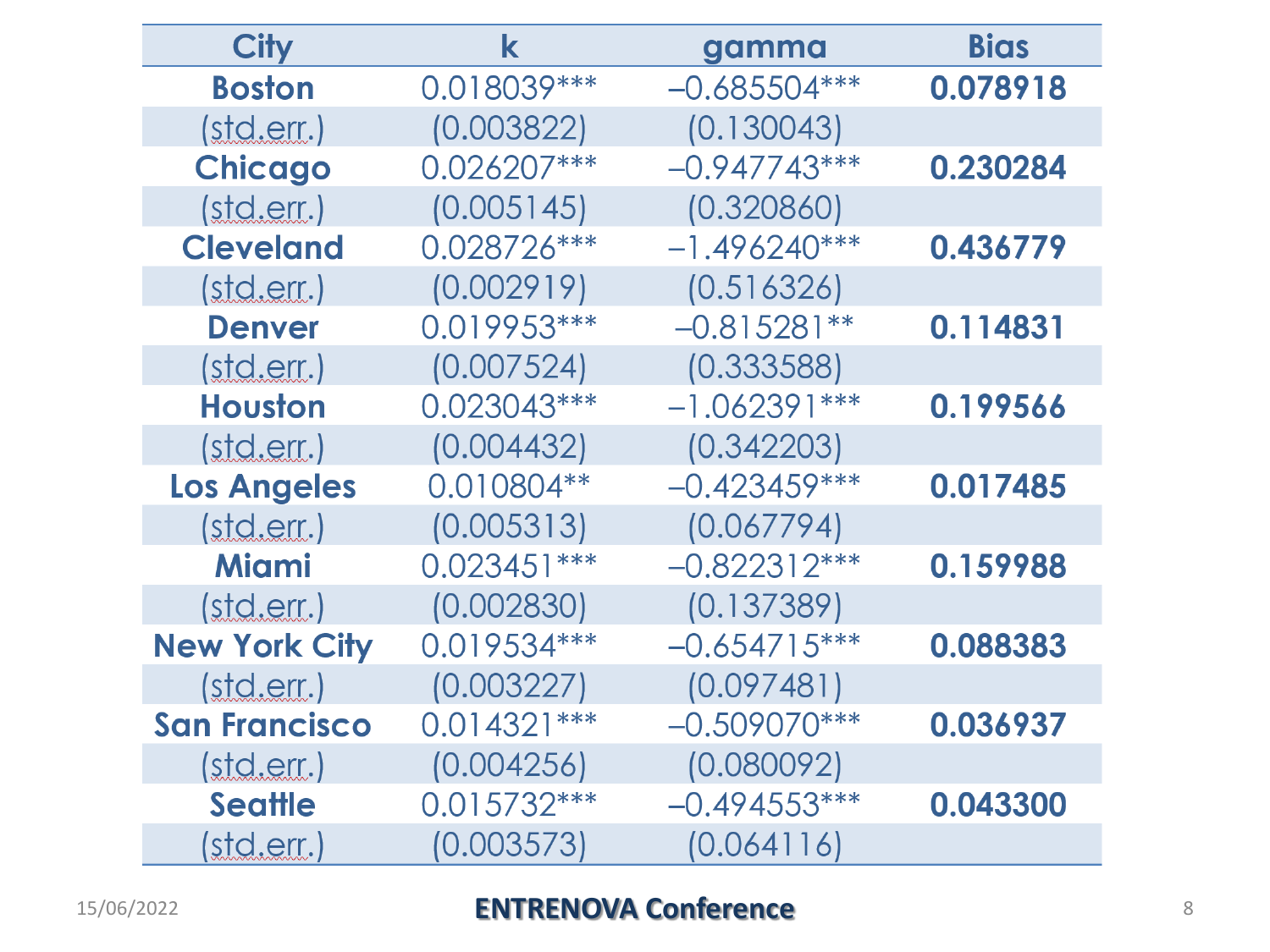### Discussion and conclusion

- We verified and confirmed the hypothesis if the retail gasoline prices in chosen U.S. cities react asymmetrically on the changes in crude oil prices.
- We prefer the linex approach, because the character of fuel price making is rather discretionary and it better corresponds to the process of minimizing price adjustment costs.
- The study may be useful for explanation of price rigidities. Douglas and Herrera (2010): asymmetric retail gasoline price reactions to crude oil price changes can be addressed by the theory of strategic interactions between a firm and its consumers; e.g. Okun (1981).
- The average weekly one-gallon gasoline price biases from the rockets and feathers effect differ from city to city. Their values are between 0.02 cents in Los Angeles and 0.44 cents in Cleveland.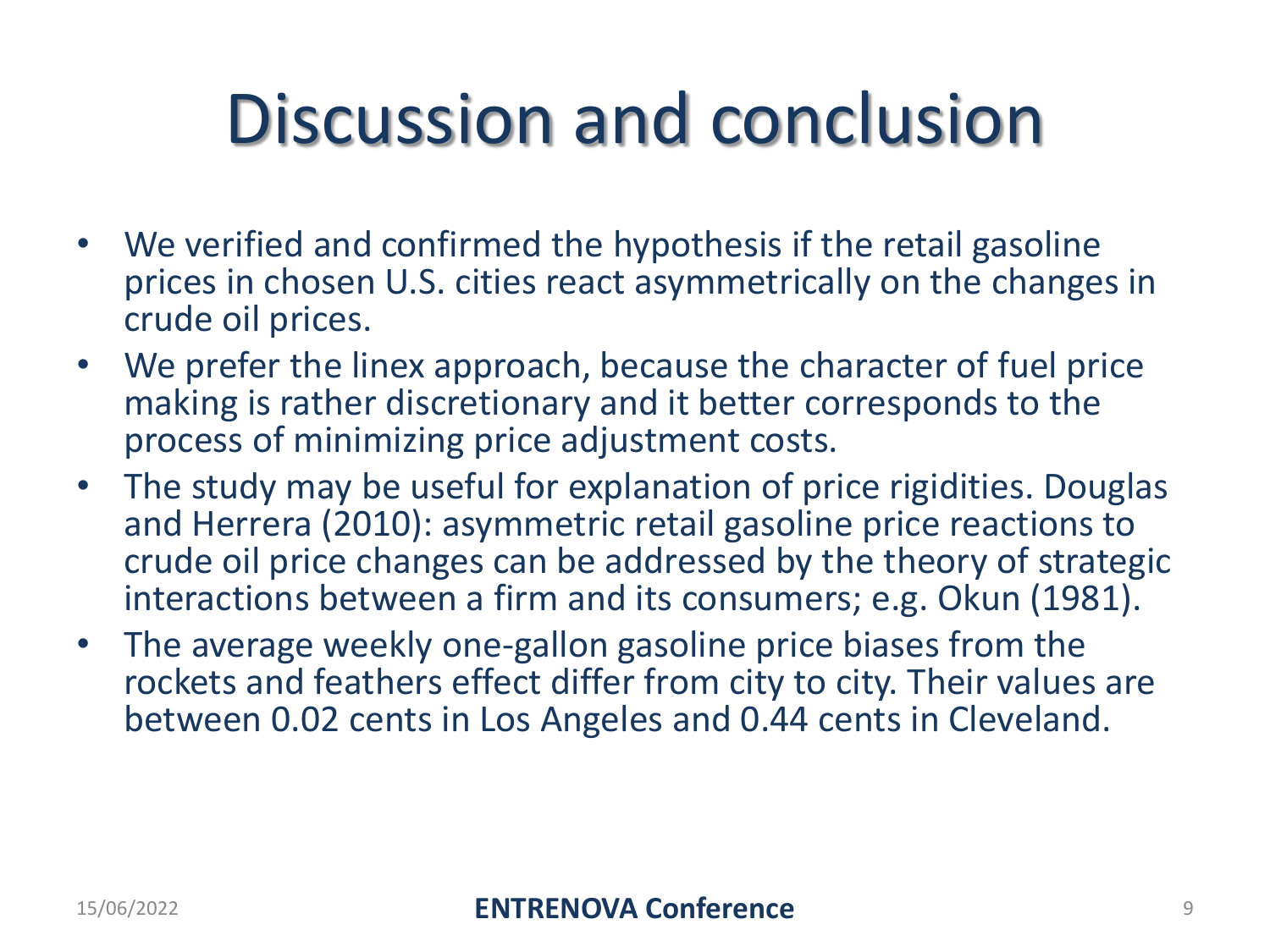#### References

- Bacon, R. (1991), "Rockets and Feathers: The Asymmetric Speed of Adjustment of UK Retail Gasoline Prices to Cost Changes", Energy Economics, Vol. 13, No. 3, pp. 211-218.
- Borenstein, S., Cameron, A., Gilbert, R. (1997), "Do Gasoline Prices Respond Asymmetrically to Crude Oil Price Changes?", The Quarterly Journal of Economics, Vol. 112, No. 1, pp. 305-339.
- Breusch, T. S., Pagan, A. R. (1980), "The Lagrange Multiplier Test and its Applications to Model Specification in Econometrics", The Review of Economic Studies, Vol. 47, No. 1, pp. 239-253.
- Brown, S. P. A., Yücel, M. K. (2000), "Gasoline and crude oil prices: Why the asymmetry?", Economic and Financial Policy Review, Vol. 2000, No. Q3, pp. 23-29.
- Douglas, C., Herrera, A. (2010), "Why Are Gasoline Prices Sticky? A Test of Alternative Models of Price Adjustment", Journal of Applied Econometrics, Vol. 25, No. 4, pp. 549 579.
- Honarvar, A. (2009), "Asymmetry in Retail Gasoline and Crude Oil Price Movements in the United States: an Application of Hidden Cointegration Technique", Energy Economics, Vol. 31, No. 3, pp. 395-402.